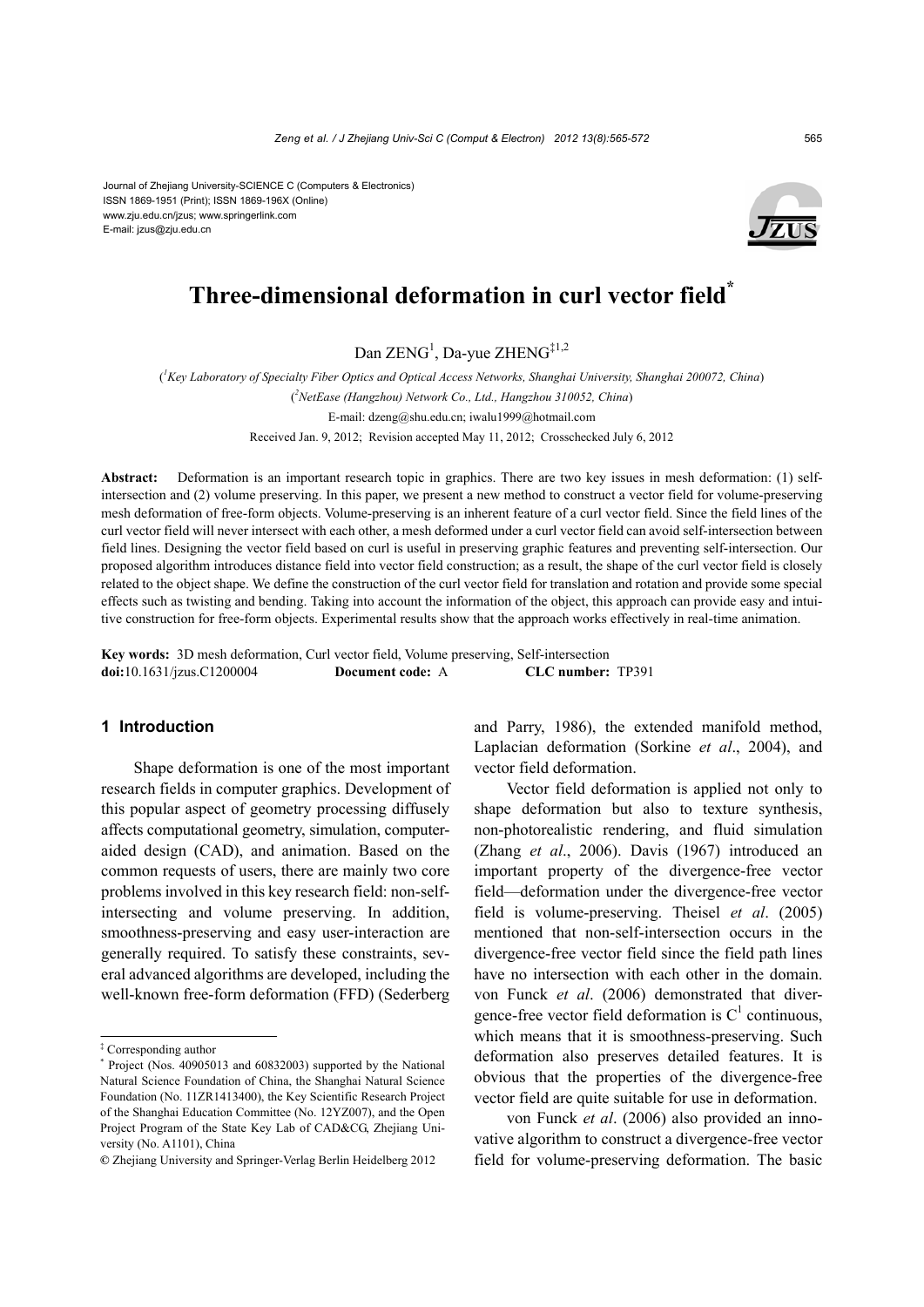idea is that a divergence-free vector field can be constructed from the cross product of the gradients of two scalar fields:

$$
\mathbf{v}(x, y, z) = \nabla p(x, y, z) \times \nabla q(x, y, z). \tag{1}
$$

This provides a spherical vector field primitive for dragging and a cylindrical vector field primitive for bending.

The design of vector field primitives (von Funck *et al*., 2006) is, however, based on pre-defined shapes, and is not related to object geometry. While this kind of design may work well on spherical or cylindrical objects, it does not work on free-form objects. The contribution of this paper is introducing a new method of divergence-free vector field primitive construction for general shapes. The spherical vector field primitive (von Funck *et al*., 2006) is addressed as a special case in our method.

The new method is based on the distance field rather than pre-defined shapes, so the object's geometric information will be used in vector field design. Fig. 1 shows a vector field deformation example using our method.



**Fig. 1 A curl vector field deformation example**  When the sphere keeps moving, the curl vector field around the sphere occurs, which results in volume-preserving deformation on the surface in real time, without GPU speed-up technology

# **2 Related work**

Shape deformation, especially 3D deformation, is a hot research field in computer graphics. Early surface deformation approaches can be classified according to their control handles. Sederberg and Parry (1986) introduced the famous lattice free-form deformation (FFD) technique. It was extended by Coquillart (1990) using nonparallel-epipedical lattices. While the lattice handle is good at global shape control, it has problems with local detail adjustment. Thus, new algorithms based on wire or vertex handles are developed to deal with this problem. Barr (1984) and Singh and Fiume (1998) exploited new deformable proxy constructed by wire handles with domain curves in shape deformation. For accurate manipulation, Hsu *et al*. (1992) and Hirota *et al*. (2000) defined multi-level boundary representations for modeling primitives, and developed an avertex-based controlling algorithm from the lattice-based FFD algorithm.

Generally speaking, classical FFD methods and their variants usually require complex user-interaction (Botsch and Kobbelt, 2004). More advanced deformation methods are developed to simplify the controlling process and to satisfy given constraints by deigning different basis functions. Botsch and Kobbelt (2005) used triharmonic radial basis functions for all kinds of scattered data interpolation problems, while Angelidis *et al*. (2004) defined a new shape deformation tool named swirling-sweeper based on their framework. It is based on blending several rotations whose magnitude decreases away from the control center.

The Laplacian approach has been well developed with respect to shape deformation since Laplacian coordinates represent surface details using the local mean (Alexa, 2003; Lipman *et al*., 2004). Sorkine *et al*. (2004) discussed surface editing over an intrinsic surface representation of a surface. Zhou *et al*. (2005) extended the idea to the volumetric domain to solve the problem of large deformations. Vector field analysis has been widely used in 2D/3D shape deformation, fluid simulation (Stam, 2003), visualization (van Wijk, 2003), and texture synthesis (Praun *et al*., 2000). Zhang *et al*. (2006) presented a vector field design system to create a wide variety of vector fields that allow the user to control over vector field topology. von Funck *et al*. (2006) defined a new shape deformation method based on time-dependent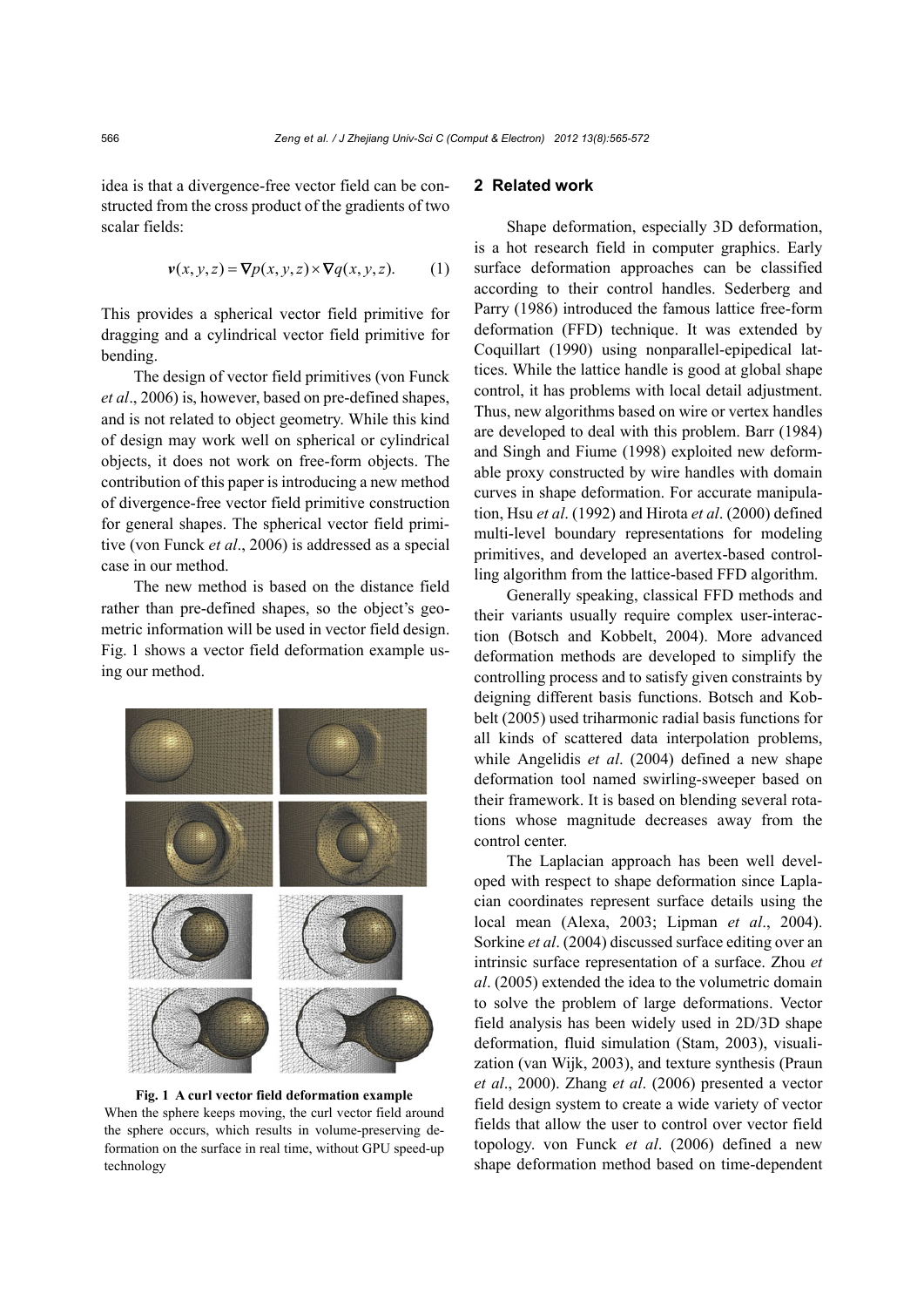divergence-free vector fields. The deformation holds such prosperities as self-intersection-free, volumepreserving, smoothness-preserving, and featurepreserving. As this algorithm constructs only a spherical or cylindrical shape vector field, we extend the idea to free-form shape objects, making this method more flexible for diverse applications. Angelidis and Singh (2007) developed a volume-preserving skinning algorithm based on a powerful embedding into the volumetric space. Rohmer *et al*. (2009) presented a novel method for exact volume-preserving skinning with shape control, which not only offers an exact control of the object volume, but also enables the user to specify the shape of volume-preserving deformations through intuitive 1D profile curves.

# **3 Curl vector field construction**

The goal of the approach is to effectively construct a special vector field from the curl of a base vector field to provide non-self-intersecting and volume-preserving deformation. In general, a vector field deformation involves two objects: deforming objects and deformed objects. The deforming object providing shape information is the base of divergence-free vector field construction.

The deformed object is the object being deformed under the vector field of the deforming object. For some special cases, vector fields can be generated based on pre-defined conditions without any deforming object. However, the deformed object is always required.

Mathematically, a divergence-free vector field has some special features. One of them is that the objects deformed under the divergence-free vector field are volume preserving, which is a very important feature in mesh deformation and is the basic criterion of our algorithm. From previous research, we know that the divergence-free vector field can be constructed from the gradients of two scalar fields  $p(x, y, z)$ *z*) and  $q(x, y, z)$  in the 3D space, or constructed as a co-gradient field of a scalar field  $p(x, y)$  in the 2D space (von Funck *et al*., 2006). The construction is based on a well-known feature—the cross product of the gradients of two scalar fields is divergence-free (Davis, 1967).

Fig. 2 illustrates the vector flow in the curl vector field. Fig. 3 gives the comparison of different divergence-free vector field construction algorithms.



**Fig. 2 Illustration of vector flow in the curl vector field** The colored vectors on the section plane show the directions and magnitude of curl vector flow. The curl vector field has the same shape feature as the shape feature of the deforming object



#### **Fig. 3 Comparison of different divergence-free vector field construction algorithms**

The second row illustrates the shape of the vector fields. The left column is constructed using an algorithm proposed by von Funck *et al*. (2006), which relates only to a pre-defined field radius; the right column is constructed using the new algorithm, which relates to the distance field of the deforming object

Here, we present a new way of construction, which is more flexible and can be easily understood for 3D divergence-free vector field construction from the curl field. It is also well-known that the divergence of a curl field is equal to zero:

$$
\text{div}(\mathbf{curl}(\mathbf{v})) = \nabla \cdot (\nabla \times \mathbf{v}) = 0. \tag{2}
$$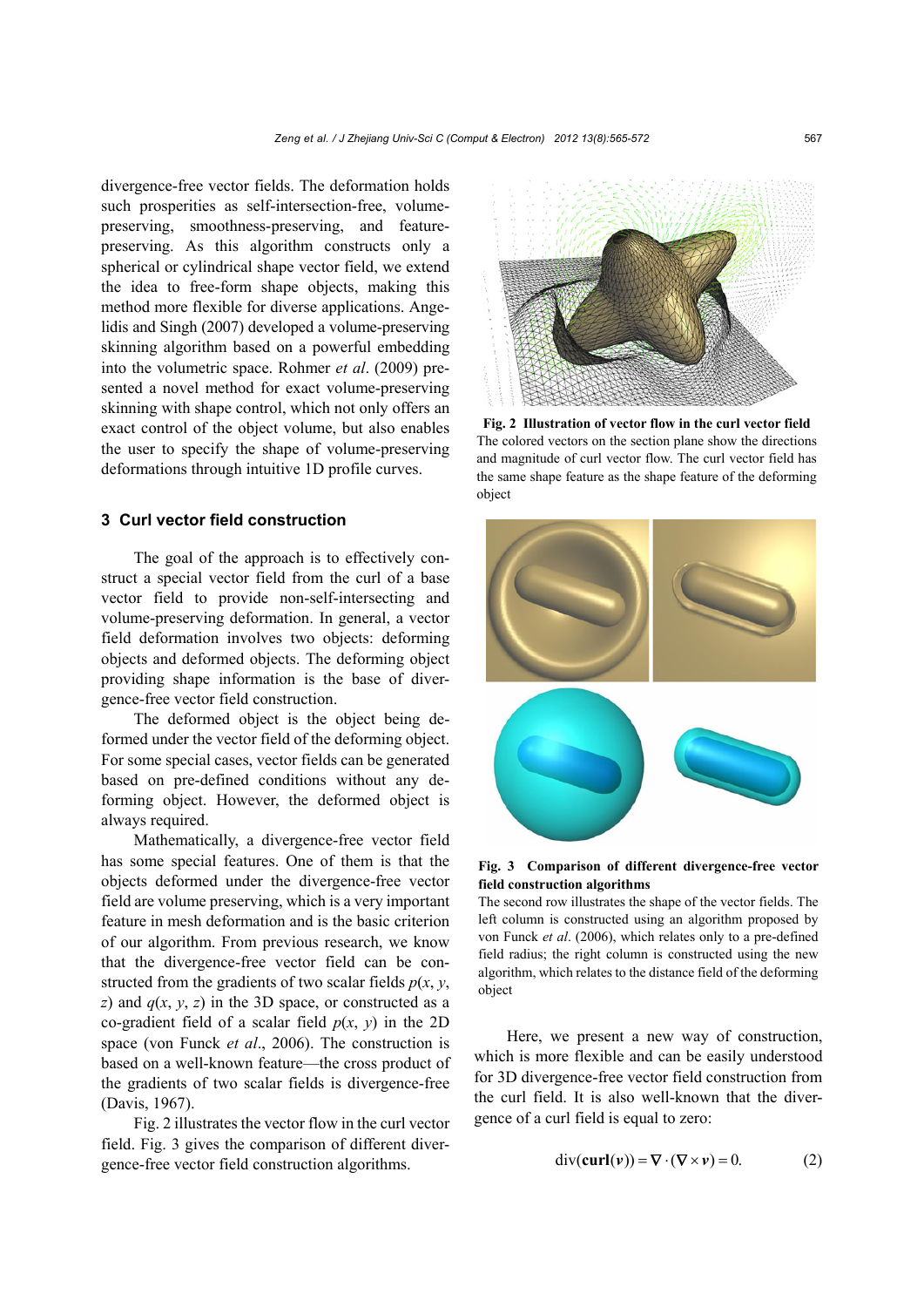The above feature ensures that our vector field construction based on curl is volume preserving.

#### **3.1 Translation**

As shown in Fig. 4, first we construct a base vector field for translation. A local coordinate framework  $(i, j, k)$  is built around the deforming object for vector field construction. *i*, *j*, *k* are three orthogonal unit vectors.  $\boldsymbol{i}$  denotes the moving direction of the deforming object when *j* and *k* are freely chosen.



**Fig. 4 Illustration of curl vector field generation for translational motion** 

Vertex  $X$  will be denoted as  $X'$  in the local coordinate system. For each deforming object, we define a base vector field  $B_T$  rotating around its *i* axis in the local coordinate. Let  $P$  be  $(0, y, z)$ . We have

$$
\boldsymbol{B}_{\mathrm{T}}(X) = \boldsymbol{P} \times \boldsymbol{i} \,. \tag{3}
$$

We introduce the distance field  $d(x, y, z)$  as one of the components in our vector field construction to represent the shape. The value of such a field is the distance to the object surface that separates the inner and outer regions. The deformed object should move only in the outer region during deformation. The distance field is negative in the inner region when it is positive in the outer region. Obviously, the value of the distance field will be zero on the object surface. We want our constructed vector field to affect only the adjacent space of the deforming object and not the whole space. Hence, we denote a field threshold *R*: when the absolute distance  $d(x, y, z)$  is larger than *R*, then no vector field exists. The blending in the base field will ensure the smoothness of the curl field.

Therefore, the formulation of the divergencefree vector field for translation  $V_T$  is

$$
V_{\mathcal{T}}(x) = \mathbf{curl}(f(x)),\tag{4}
$$

 $f(x) = \begin{cases} (R - |\text{dist}|)^2 B_T(X), & |\text{dist}| \le R, \\ 0, & |\text{dist}| > R. \end{cases}$  $\begin{cases} 0, & \text{dist} \geq 0 \end{cases}$ *B*

Under the definition above, the divergence-free vector field for translation  $V_T$  flows out from the front of the deforming object, and then flows along the surface of the object and goes back into the object at the back (Fig. 5). Compared with von Funck *et al*. (2006), such a definition will have a similar performance for spherical objects. However, this method will work better for free-form objects, because our new construction contains shape information, while the vector field in von Funck *et al*. (2006) is defined only over a spherical region. von Funck *et al*. (2006) used an array of spherical vector fields to simulate the field for general objects. Our new approach, on the other hand, provides a direct definition for free-form objects such that an array of simple vector fields is not required.



From top to bottom: bunny, chess, and rocker-arm

### **3.2 Rotation**

Assume the deforming object rotates around a pivot *o* about an **axis**. We can define the curl vector field for rotational motion as follows:

$$
\begin{cases}\nV_{R}(X) = \text{curl}(f(x)), \\
\phi(X) = (R - |\text{dist}|)^{2} B_{R}(X), \ |\text{dist}| \leq R, \\
f(X) = 0, \ |\text{dist}| > R, \\
B_{R}(X) = X' \times \text{axis} \times X,\n\end{cases} (5)
$$

where **axis** is a unit vector in the rotational axis

where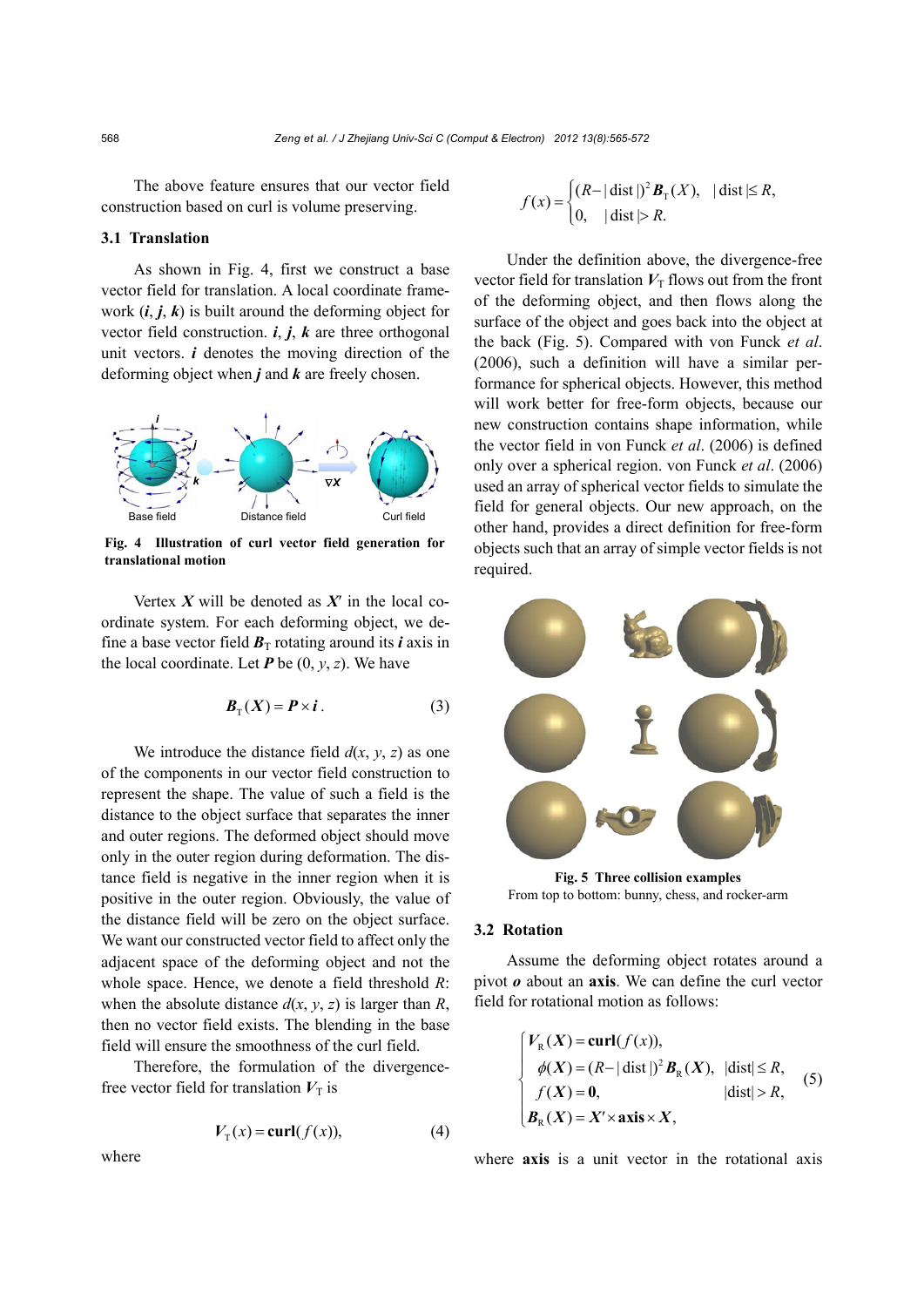direction.

Fig. 6 shows how the curl vector field is generated. Fig. 7 shows the generated rotational field and its deformation effect for a rod-like object with the rotational axis passing through the center.



**Fig. 6 Illustration of curl vector field generation for rotational motion** 

*o* is the rotational pivot and **axis** is the rotational axis



**Fig. 7 The vectors of the field (a) and a collision effect between a rotating rod and a surface (b)** 

## **3.3 Special application: twisting and bending**

Besides translation and rotation, we can develop special applications with curl vector field construction. These kinds of construction result in useful effects for object deformation: twisting and bending.

Fig. 8 and Eq. (6) show the construction of a simple rotational field that can be used for twisting and bending.

$$
v(x) = \text{curl}(X' \times \text{axis} \times X). \tag{6}
$$



**Fig. 8 Simple rotational field generation** 

We construct the curl vector field of twisting effect by introducing vector projection length *L*axis on the rotational axis as the constraint parameter in Eq. (7):

$$
v(x) = \mathbf{curl}(L_{\text{axis}} X' \times \mathbf{axis} \times X). \tag{7}
$$

Fig. 9 shows a smooth twisting effect on a rectangular rod. Fig. 10 shows how twisting is applied on the Venus model.



**Fig. 9 Rectangular rod in the curl vector field of twisting effect** 



**Fig. 10 Human body action: waist twisting of Venus**

The construction based on bending effect is similar to the construction using twisting effect. We use the square of the vector length parameter, instead of vector projection length on the rotational axis, as the constraint parameter:

$$
\nu(x) = \operatorname{curl}(|X|^2 \cdot X' \times \operatorname{axis} \times X). \tag{8}
$$

Fig. 11 shows how the bending effect works on a rectangular rod. Fig. 12 is a Tai Chi image generated based on bending effect.



**Fig. 11 Cubes bending effect generated based on the curl vector field**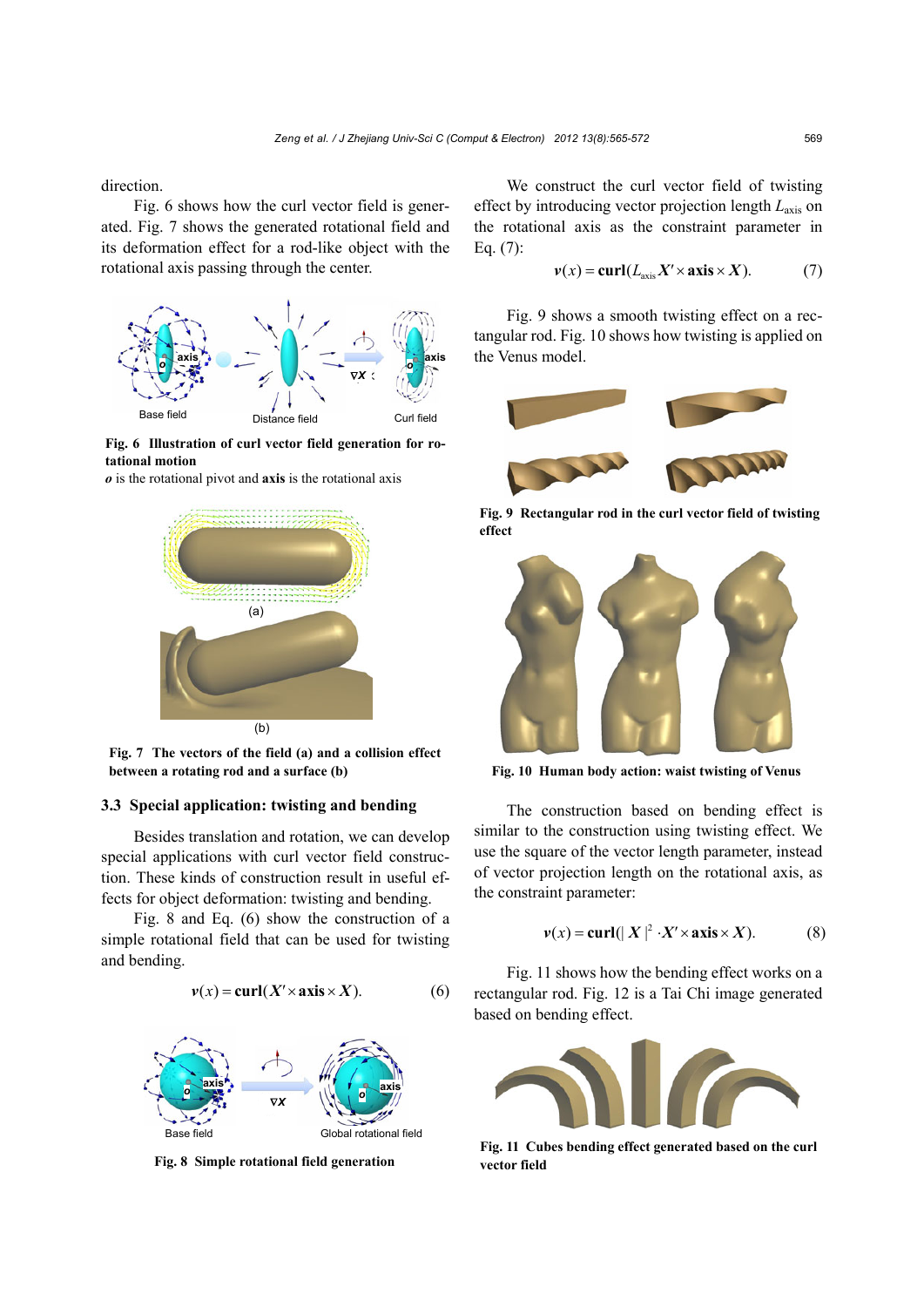

**Fig. 12 Tai Chi generated by the curl vector field of bending effect the substitution of the 1 Volume-preserving results under the defor-**

#### **4 Distance field computation**

Distance field is an important component in our divergence-free vector field construction. However, distance field computation is time-consuming. To deal with these problems, we incorporate some ideas from Ohtake *et al*. (2003) to create an implicit function for the domain. This allows for an accurate reconstruction of sharp features and fast local domain access. To perform real-time deformation we also use the classic marching cube algorithm (Lorensen and Cline, 1987) with tri-linear interpolation to speed up our distance field computation.

Keeping the appropriate vertex density of surface is a basis for feature preserving in deformation. Immoderate deformation will cause mesh fragmentation and volume change. We apply remeshing in our algorithm based on ideas from Gain and Dodgson (1999) and von Funck *et al*. (2006). We set several thresholds on triangle edges. When the length of an edge is over the threshold, a 1-to-4 split will occur at all the ring triangles of the related vertex, or 2-to-4 splits will occur at two nearby triangles of long edges, depending on their topological conditions. We also notice that the original mesh and deformation path can be stored for further processing. When ring triangles of vertices or nearby triangles of edges require splits, we can apply splits to the stored original mesh and then integrate the new vertices through the deformation path. This operation has smoother remeshing effect than direct remeshing (von Funck *et al*., 2006).

#### **5 Experimental results**

All of the test cases were run on a PC with an Intel Xeon 2.66 GHz CPU and 2.00 GB RAM. Our algorithm has smooth performance in real time without GPU speed-up.

The volume is preserved under the deformation of the curl vector field (Table 1). Because we use triangular mesh objects in our experiments, tiny errors exist in volume computation. There is about a 0.3% difference between the object volumes before and after deformation.

**mation of the curl vector field** 

| Deformation<br>object | Tris     | volume <sub>o</sub> | volume <sub>d</sub> | F.rate |  |
|-----------------------|----------|---------------------|---------------------|--------|--|
| Sphere $(C)$          | 11 200   | 2.132               | 2.127               | 78     |  |
| Bonny (C)             | 23 380   | 1.997               | 1.988               | 36     |  |
| Chess $(C)$           | 23 3 8 4 | 0.576               | 0.572               | 36     |  |
| Rocker-arm (C)        | 43 468   | 0.143               | 0.142               | 30     |  |
| Cube $(R)$            | 33 600   | 8.000               | 8.033               | 39     |  |
| Venus $(R)$           | 36396    | 74.811              | 74.324              | 37     |  |

Tris records the number of object triangles; volume<sub>o</sub> and volume<sub>d</sub> record the volume data before and after deformation, respectively; F.rate records the average frame rate in deformation. The objects with 'C' in brackets are in colliding deformation while the others are in rotating deformation

Since the time complexities of our method and the algorithm based on vector field primitives (von Funck *et al*., 2006) are both *O*(*N*), both of them can perform in real time without GPU speed-up. Rather than being related to object geometry, the design of vector field primitives is based on pre-defined shapes, such as a cylinder. This kind of design may work well on spherical or cylindrical objects as shown in Fig. 1, but not on free-form objects such as the feet and hands. In contrast, our method works well on general shapes, as demonstrated in Figs. 13 and 14.



**Fig. 13 Deformation of complicated objects: foot print on earth**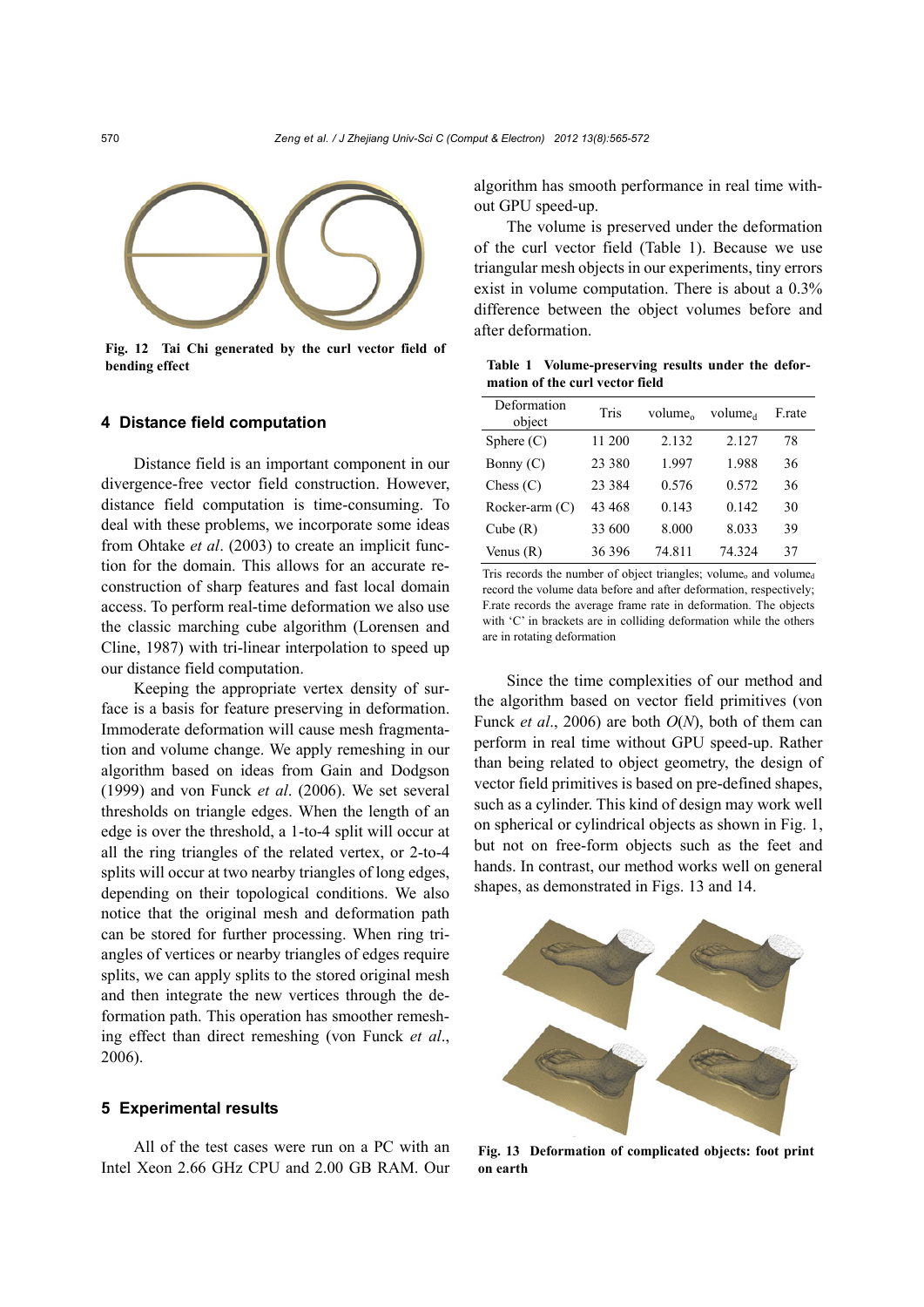

**Fig. 14 Deformation of complicated objects: hand print on earth**

## **6 Discussion**

Compared with other classical deformation methods, the curl vector field deformation method has many advantages. Volume-preserving is an inherent feature of the curl vector field, because the field lines of the curl of a basic vector field will never intersect with each other, and thus a mesh deformed under the curl vector field can avoid self-intersection. Compared with the method presented by von Funck *et al*. (2006), the new construction is much easier to understand. This is because the construction in von Funck *et al*. (2006) requires the cross product of two vector components, while the new construction using our proposed method is generated directly from a single curl field.

# **7 Conclusions**

In this paper, we have presented a new method to construct the vector field for 3D mesh deformation. The object deformation under the curl vector field is volume-preserving, and there is no self-intersection problem in such deformation due to the properties of the vector field. The algorithm introduces the distance field into vector field construction, so the shape of the curl vector field is closely related to object shape. The construction has a simple mathematical expression and is easy to understand. We have defined the construction of the curl vector field for translation and rotation. Some special effects are provided such as twisting and bending. Experimental results demonstrate that our algorithm is fast enough in performing a real-time deformation without GPU speed-up technology. Our future work will focus on disclosing the possibility of implementation on GPU especially under multiple vector field conditions.

### **References**

- Alexa, M., 2003. Differential coordinates for local mesh morphing and deformation. *Vis. Comput.*, **19**(2):105-114.
- Angelidis, A., Singh, K., 2007. Kinodynamic Skinning Using Volume-Preserving Deformations. Proc. ACM SIG-GRAPH/Eurographics Symp. on Computer Animation, p.129-140.
- Angelidis, A., Cani, M.P., Wyvill, G., King, S., 2004. Swirling Sweepers: Constant-Volume Modeling. Proc. 12th Pacific Conf. on Computer Graphics and Applications, p.10-15. [doi:10.1109/PCCGA.2004.1348329]
- Barr, A.H., 1984. Global and Local Deformations of Solid Primitives. Proc. 11th Annual Conf. on Computer Graphics and Interactive Techniques, p.21-30. [doi:10. 1145/800031.808573]
- Botsch, M., Kobbelt, L., 2004. An Intuitive Framework for Real-Time Freeform Modeling. Proc. 31st Int. Conf. on Computer Graphics and Interactive Techniques, p.630- 634. [doi:10.1145/1186562.1015772]
- Botsch, M., Kobbelt, L., 2005. Real-time shape editing using radial basis functions. *Comput. Graph. Forum*, **24**(3):611- 621. [doi:10.1111/j.1467-8659.2005.00886.x]
- Coquillart, S., 1990. Extended Free-Form Deformation: a Sculpturing Tool for 3D Geometric Modeling. Proc. 17th Annual Conf. on Computer Graphics and Interactive Techniques, p.187-196. [doi:10.1145/97879.97900]
- Davis, H., 1967. Introduction to Vector Analysis. Allyn and Bacon Inc., Boston, USA.
- Gain, J.E., Dodgson, N.A., 1999. Adaptive Refinement and Decimation under Free-Form Deformation. Proc. 17th Eurographics, p.13-15.